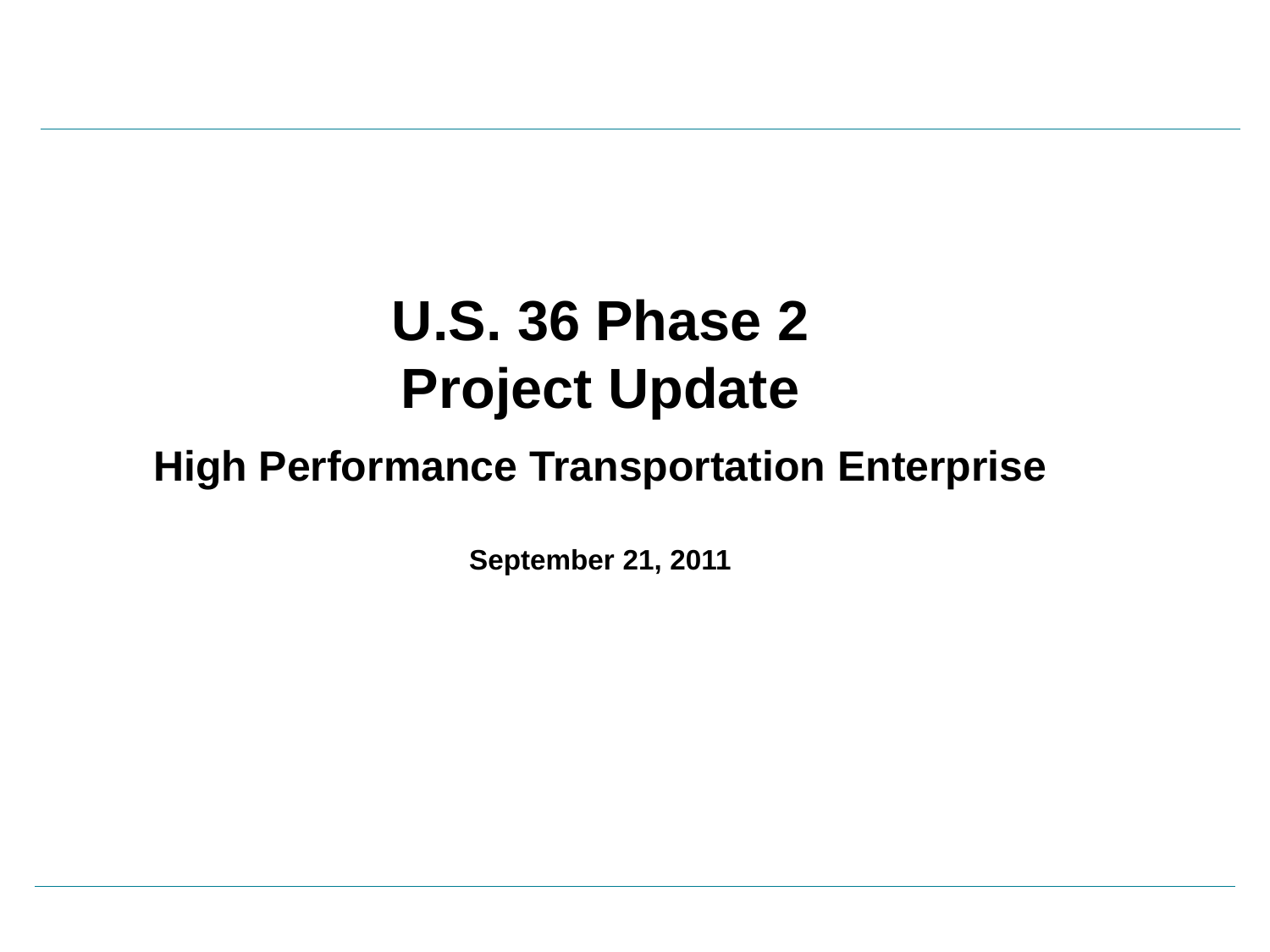### **Agenda**

Update on Short-Term Project Schedule

Project Delivery Evaluation Approach

Industry Forum

Overview of Preliminary Financial Analysis

Traffic and Revenue Estimates

Overview of Preliminary Results

Illustrative PPP Procurement Schedule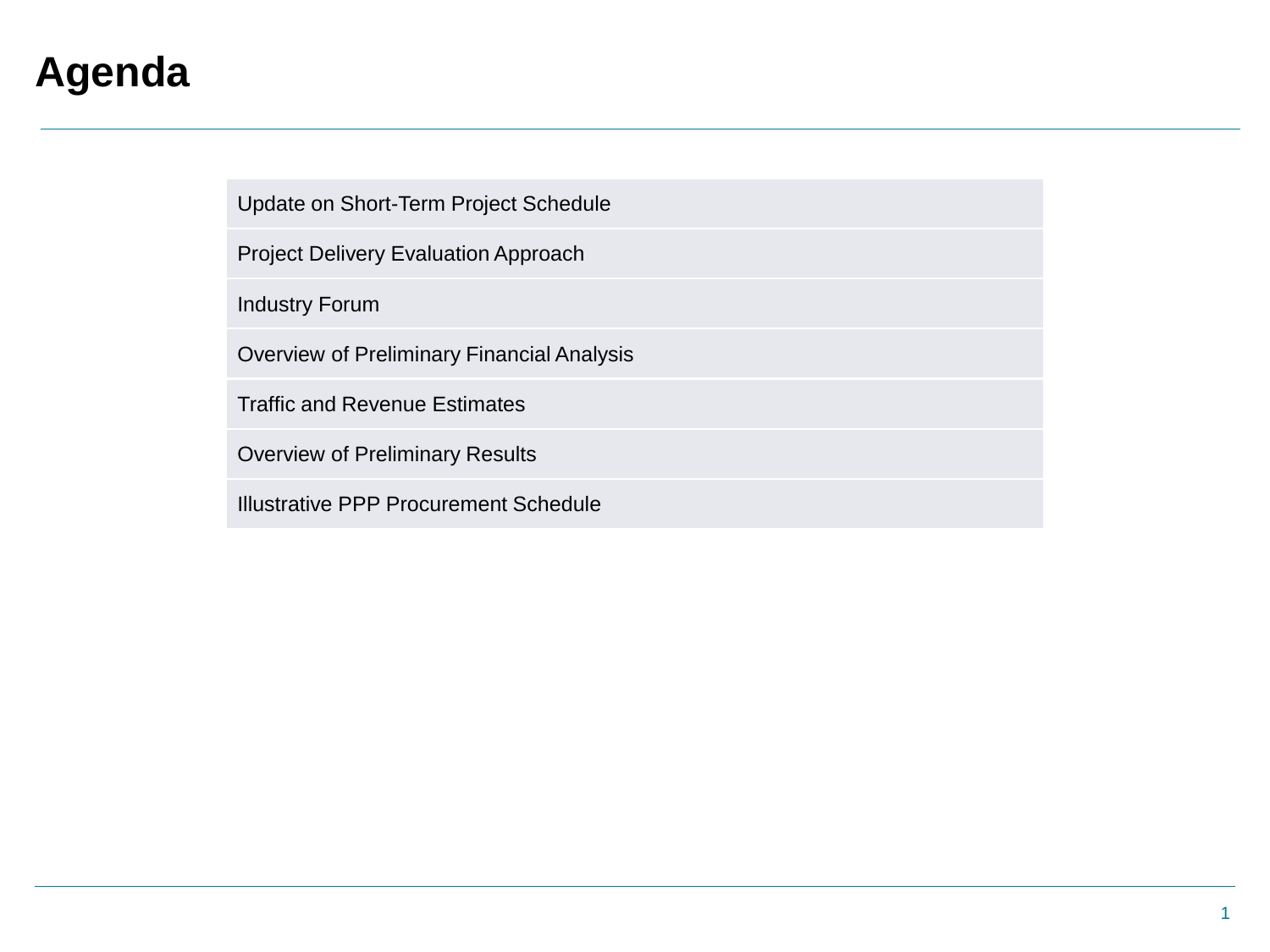### **Short-Term Project Schedule**

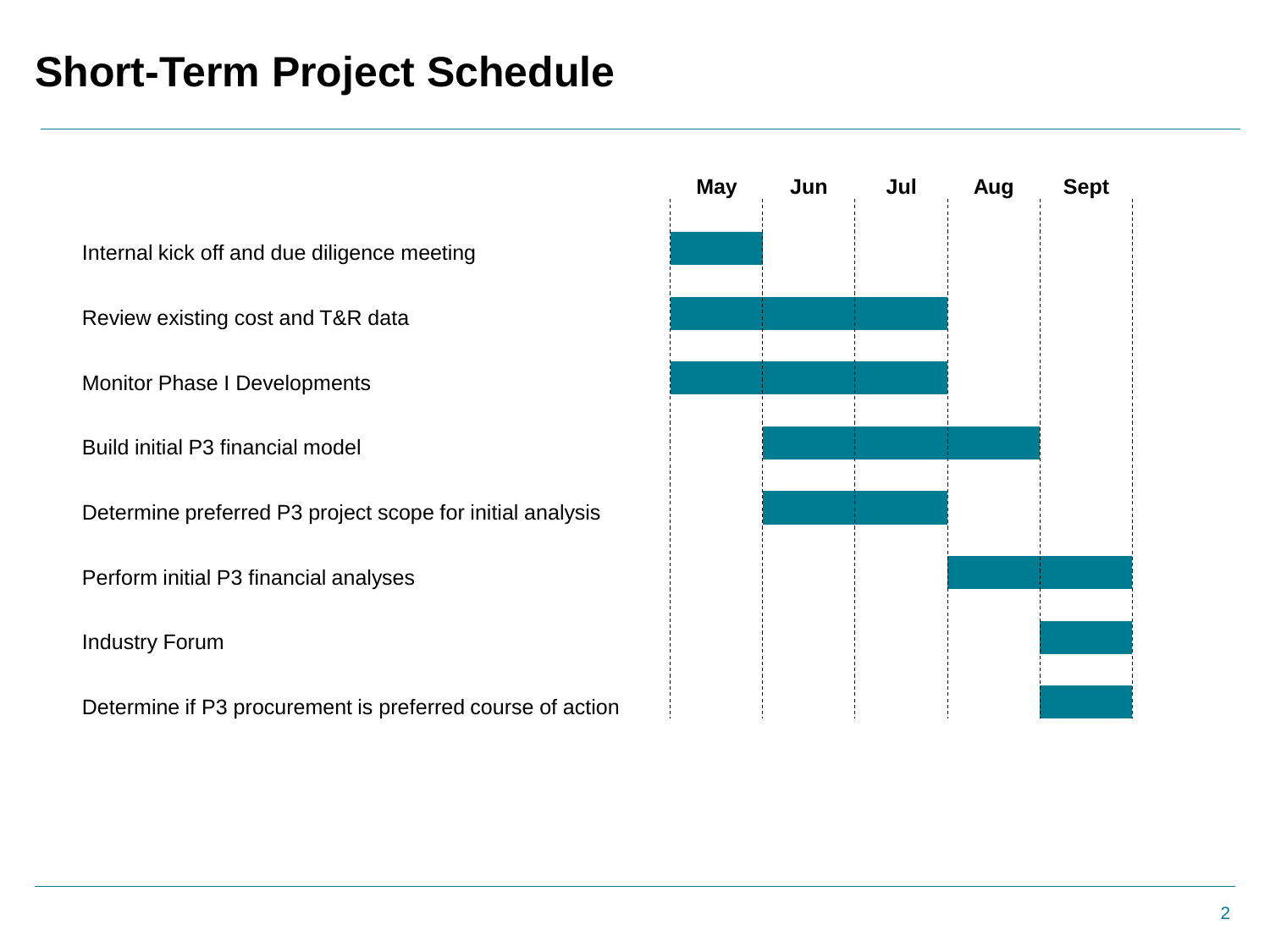### **Project Delivery Evaluation Approach**

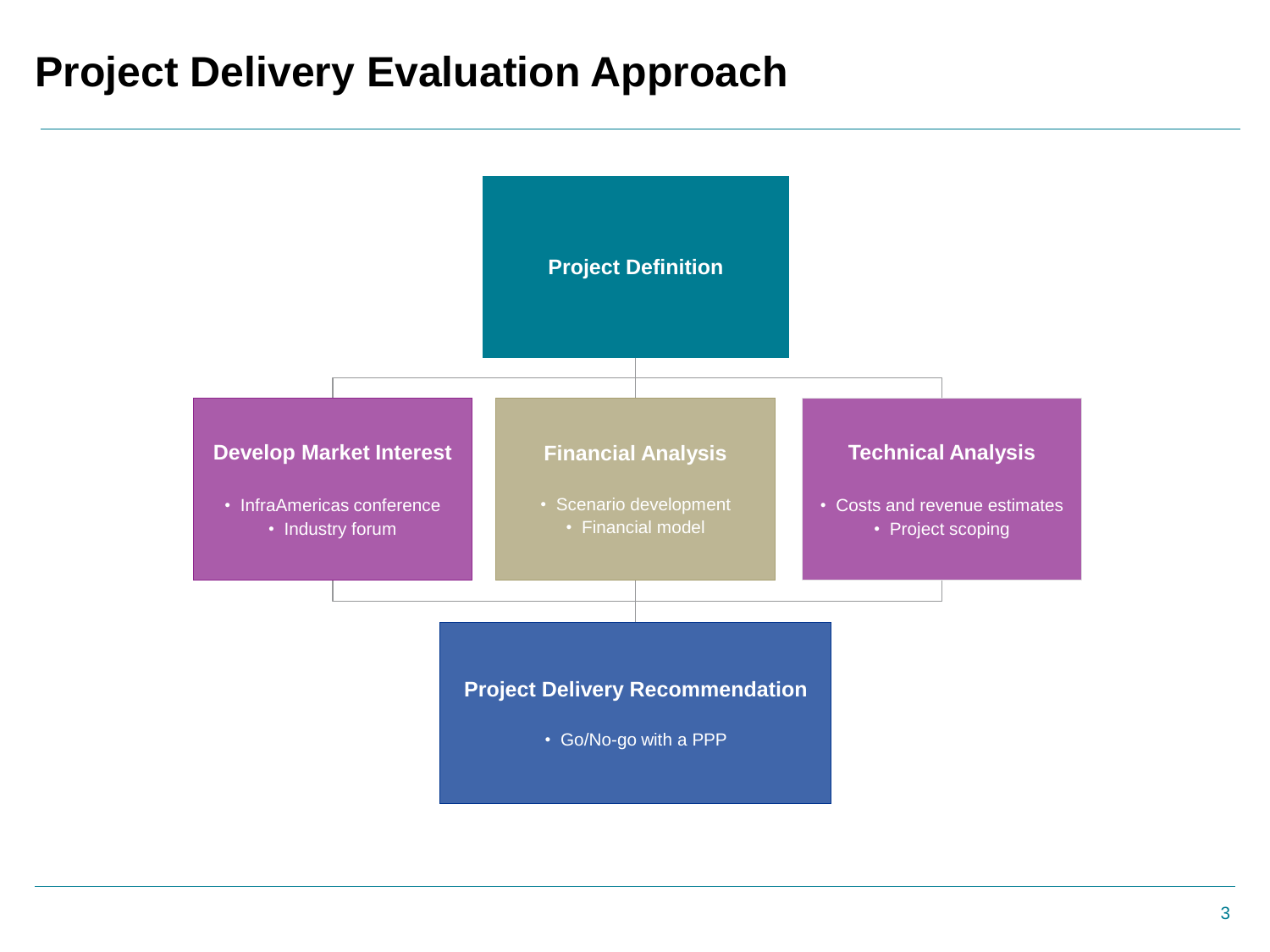## **Overview of Preliminary Financial Analysis**

#### **Project Scope**

- Construction of Phase 2 Managed Lanes and reconstruction of Phase 2 GP lanes
- O&M on Phase 1 and 2 Managed Lanes only
- Lifecycle for Phase 1 and 2 Managed Lanes only
- Phases 1 and 2 are assumed to be open to traffic in July 2015

#### **Availability Payment Structure**

- 35 year term
- HPTE retains toll revenue risk
- Developer assumes construction, financing, O&M and lifecycle risks
- Analysis is based on Base Case toll revenues (P50) for US36

#### **Concession Structure**

- 50 year term
- Developer assumes all project risks
- Analysis is based on Risk Case toll revenues (P90) for US36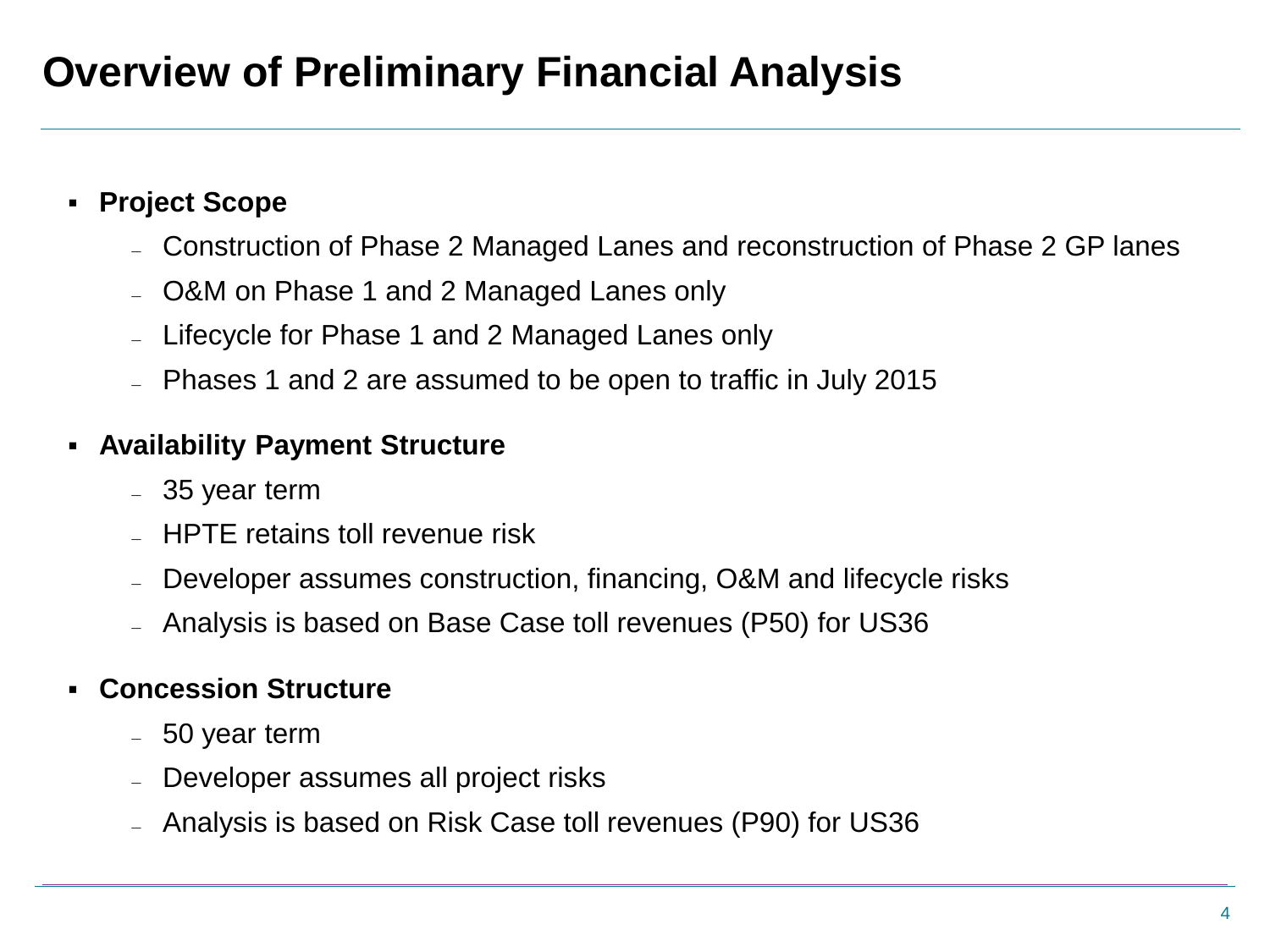### **Traffic and Revenue Estimates**

- Traffic and revenue estimates for the US36 corridor used the regional traffic model developed for the Phase 1 Investment Grade T&R Study
- Differences in the assumptions used in the traffic model have a large impact on the toll revenues as demonstrated by the differences in the Base Case and Risk Adjusted cases



**Combined Project Revenue Comparison**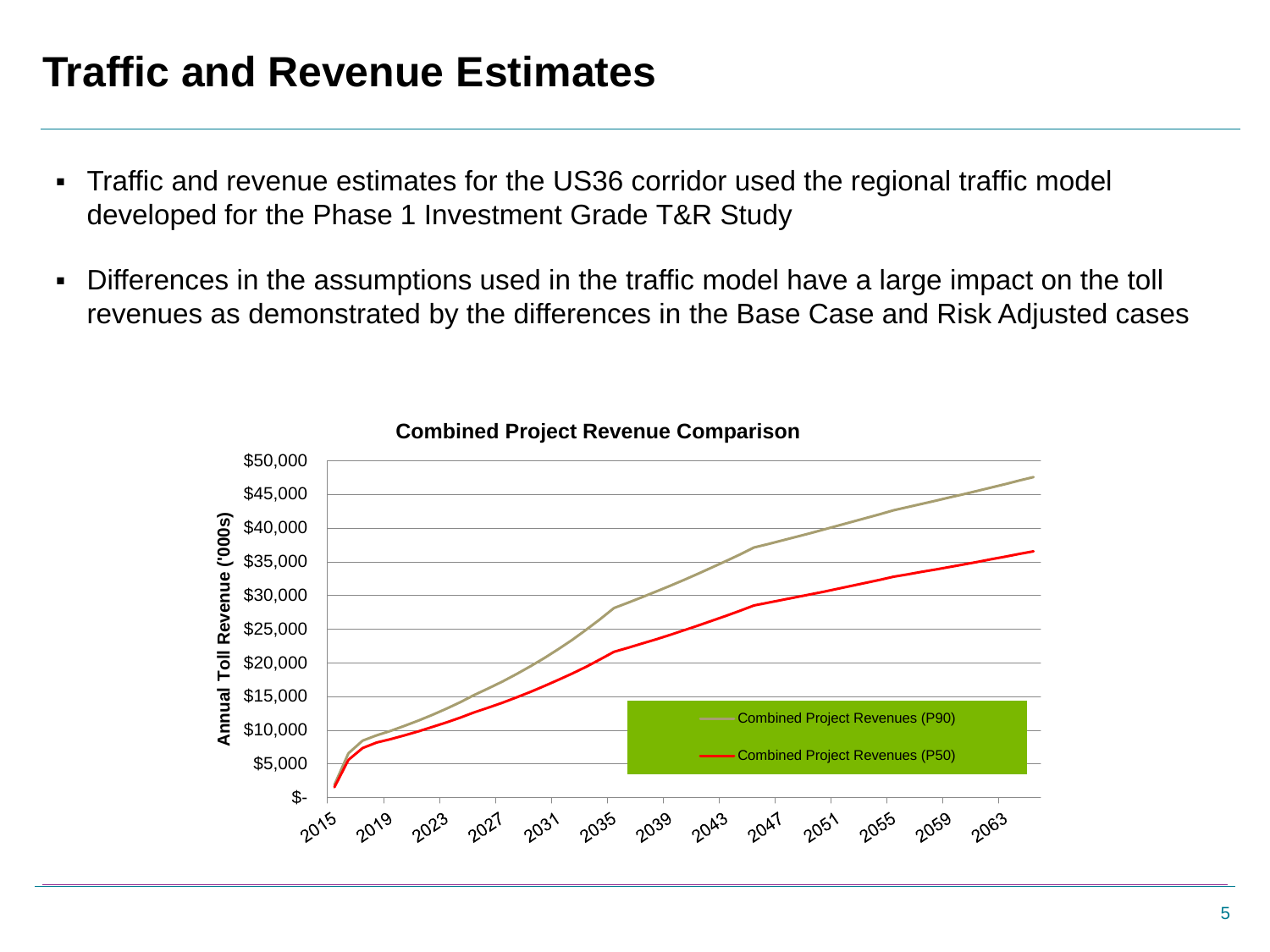## **Overview of Preliminary Results**

#### **Availability Payment model**

- Preliminary results indicate that Phase 2 could be viable with an availability payment structure if an additional TIFIA loan is secured
- Due to the fact that traffic ramps up over time, toll revenues would need to be supplemented by other funds in order to make the estimated availability payments during the first several years of the operating period
- RTD's committed funding to the Project could be used for this purpose

#### **Concession model**

- Preliminary results indicate that if a TIFIA loan is available for Phase 2, the Project could be viable as a concession although an upfront construction subsidy would be required
- The impact of not having a TIFIA loan for Phase 2 would increase the upfront subsidy requirement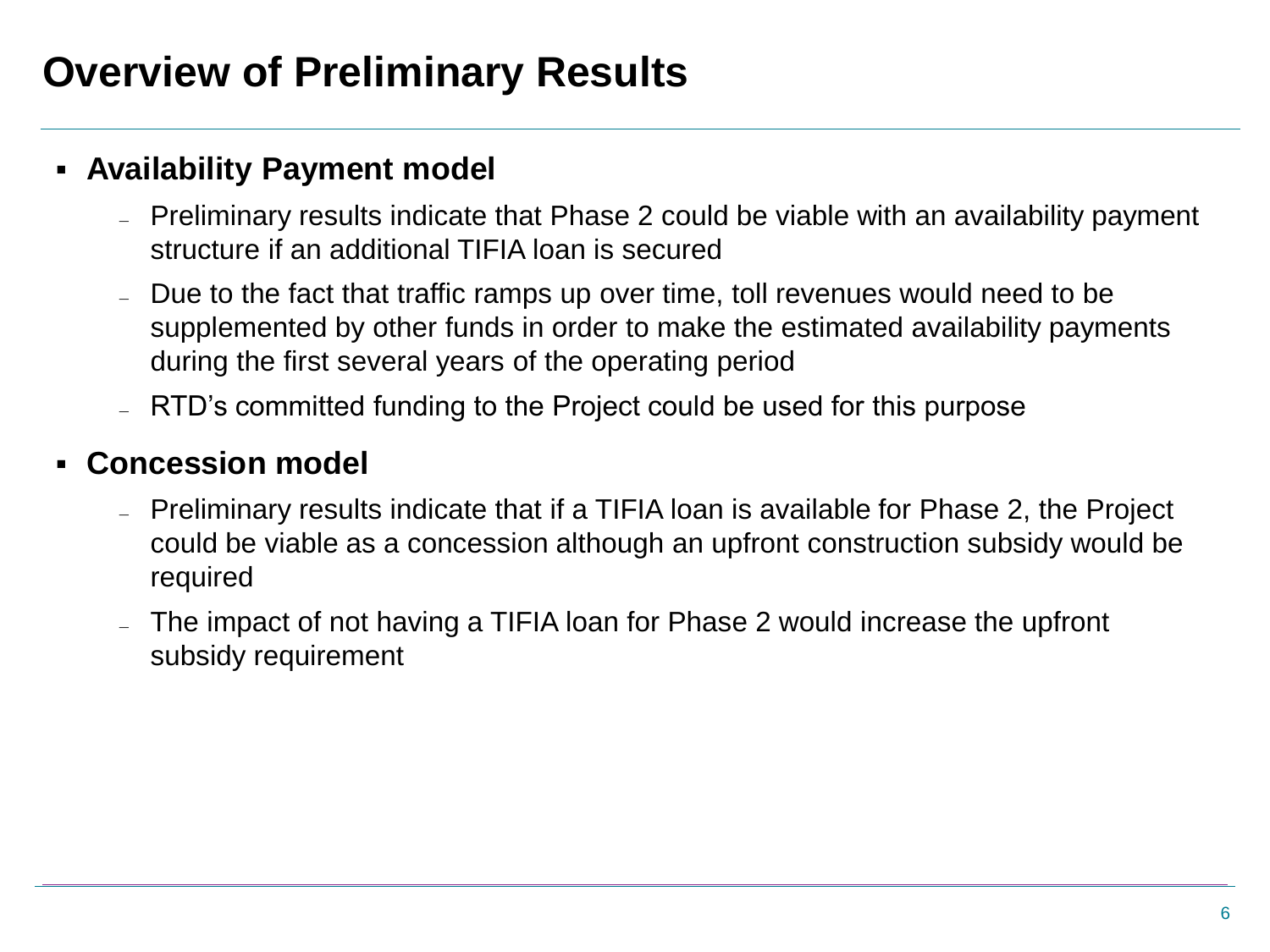## **Factors Impacting Preliminary Financial Results**

- Financial modeling undertaken to date uses both conservative and optimistic assumptions in order to establish a range of potential results under a variety of market conditions
	- TIFIA availability
	- Revenue assumptions
	- Financing costs and instruments
- Exact amount of subsidy or additional funding will be driven primarily by
	- the competitive procurement process
	- market appetite for the delivery model
	- the market's appetite for traffic and revenue risk generally and the Project in particular
	- market's level of expectation of a pipeline of projects or other opportunities in Colorado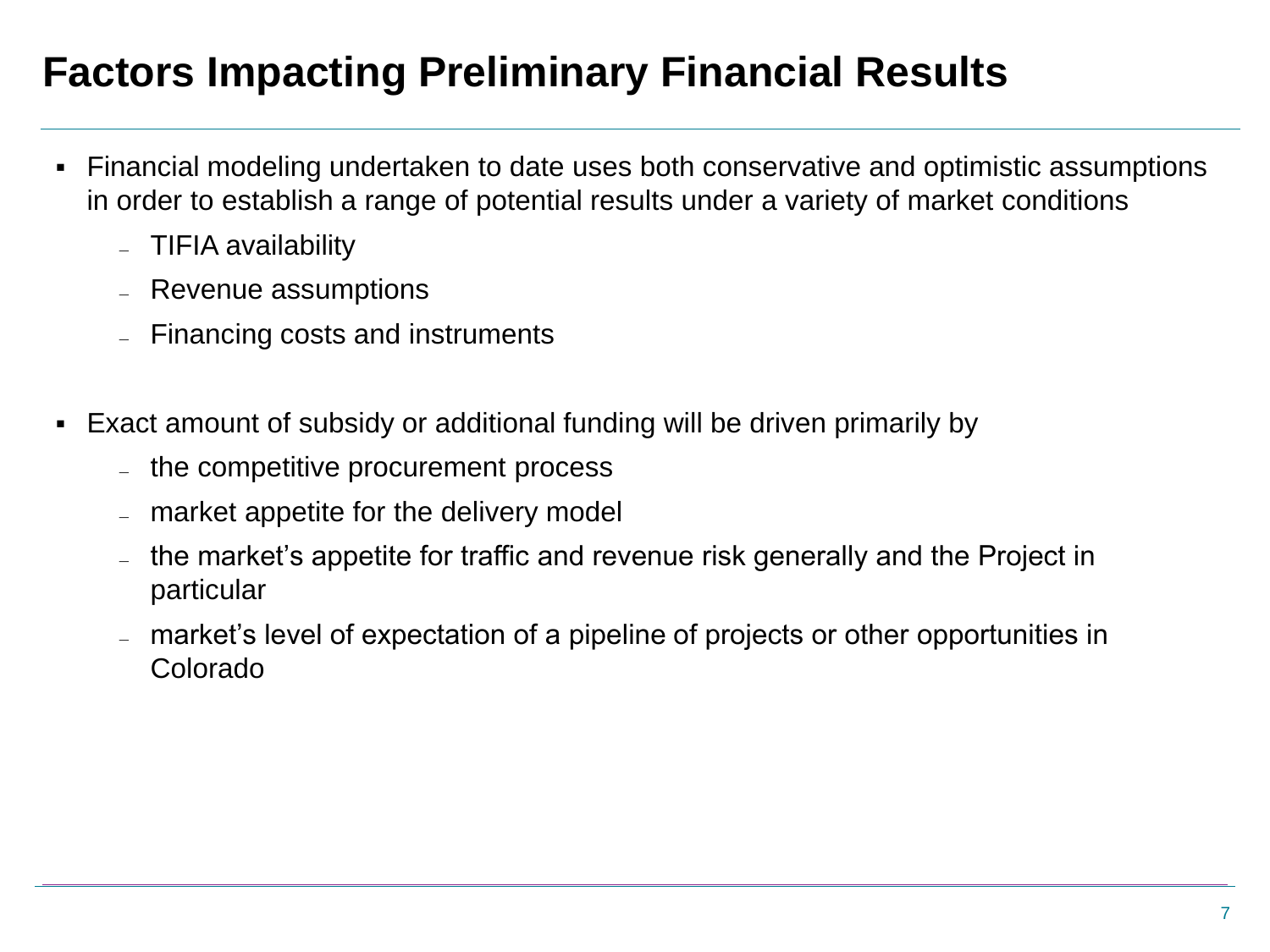## **Industry Forum**

- A half day workshop has held on September 8, 2001
- Focused primarily on Phase 2 of the US36 corridor
- Over 200 registered for the workshop
- A series of 1-on-1 meetings were held with P3 developers were held after the workshop on September 8 and 9 to solicit the industry's ideas and concerns about a P3 delivery model for Phase 2
- Requests for 1-on-1 meetings with HPTE were oversubscribed

#### **You are invited**

**Colorado High Performance Transportation Enterprise Program Industry Forum**

**US 36 Managed Lanes Project – Phase 2**



**Date** September 8, 2011

**Location** Colorado Convention **Center** 700 14th Street Denver, CO 80202

**Time** 9:00 a.m.–1:00 p.m. MDT

Click here to registe

The Colorado High Performance Transportation Enterprise (HPTE) invites you to participate in an Industry Forum event focusing on the potential for a Public Private Partnership (P3) for the US 36 Managed Lanes Project – Phase 2 (Project). The Project will provide enhanced mobility between Denver and Boulder and comprises both managed lanes and Bus Rapid Transit service.

Join us on Thursday, September 8, 2011 from 9:00 a.m.–1:00 p.m. MDT for an inside look at the HPTE and the Project. Designed for industry participants, the half-day session features presentations by HPTE and CDOT officials. Comments by the Governor of Colorado and key local government stakeholders are also scheduled.

#### **Event Details**

The industry forum will feature a half-day conference on September 8 and one-on-one meetings with interested developers and investors to follow on the afternoon of September 8 and as needed on September 9. The one-on-one meetings are intended to facilitate a meaningful dialogue about the Project between the HPTE and firms that are capable of leading a team in a P3 transaction or investing equity in these types of projects. Please note the number of meeting slots is limited and consideration will be given to those firms with requisite experience on a first-come, first-served basis.

#### **Agenda**

The preliminary agenda will feature: